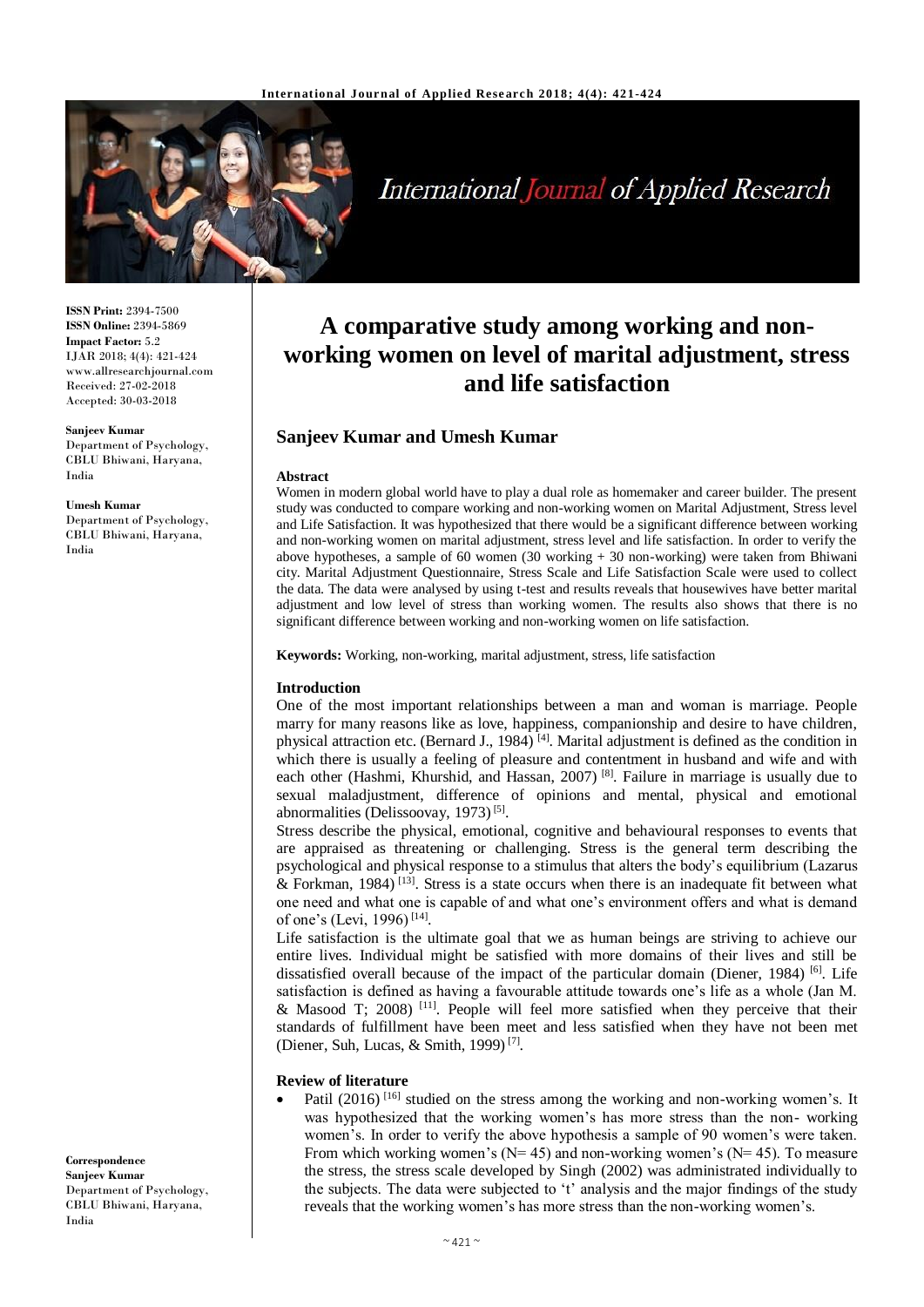- Singh  $(2014)$ <sup>[20]</sup> studied on life satisfaction and stress among working and non-working women. A sample of 200 women (100 working & 100 non-working) was drawn randomly from the population. Life Satisfaction Scale by Alam & Srivastava (1996) and stress scale by Singh (2004) were used for data collection. Mean, standard deviation, "t" test and correlation were the statistics calculated. The results indicated that there was significant difference regarding life satisfaction and stress between working and non-working women. Results revealed that working and non-working women differed significantly on their life satisfaction (t=5.52). Working women were more satisfied with their life, on stress scale non-working women have higher level stress as compared to working women. A significant negative relationship was found between life satisfaction and stress.
- Akbari (2012)<sup>[2]</sup> investigated the existence of stress as well as life satisfaction among working and nonworking mothers. In result, significant difference was observed in physical and family stress among the resonance. But the role stress was found to be significantly higher among working mothers than nonworking mothers as well as life satisfaction was better among working mothers than non-working mothers.
- Hasnain, Ansari and Sethi  $(2011)^{9}$  carried out a study on employment status of women in relation to their selfesteem and life satisfaction. The results showed greater life satisfaction and lower self-esteem among working women in comparison to the non-working women
- Reddy *et al.* (2010)<sup>[17]</sup> studied on work–life balance among married women employees and found that Family - work conflict (FWC) and work–family conflict (WFC) are more likely to exert negative influences in the family domain, resulting in lower life satisfaction and greater internal conflict within the family.
- $\bullet$  Hashmi *et al.* (2007)<sup>[8]</sup> conducted a study to explore the relationship between marital adjustment, stress, and depression. Findings showed highly significant relationship between marital adjustment, depression, and stress. Further, the finding showed that working married women had to face more problems in their married life as compared to nonworking married women.
- Sanlier & Arpaci (2007)<sup>[19]</sup> studied the relationship between stress and working status of women. They found that stress level of working women was higher as compared to nonworking women.
- Rogers and May  $(2003)$ <sup>[18]</sup> reported that working class women are generally more satisfied with their lives than non-working women.
- Agarwal (2001) studied life satisfaction among working and non-working women and results revealed significant difference in the life satisfaction of working and non-working women. Life-satisfaction was found to be higher among non-working women.
- Nathawat and Mathur (1993)<sup>[15]</sup> conducted a study in order to assess the Marital Adjustment and Subjective Well- Being in Indian-Educated Housewives and Working Women‖. The author attempted to compare the marital adjustment and subjective well-being in Indianeducated women with a sample of housewives  $(N =$ 200) and working women ( $N = 200$ ). The respondents were administered with Marital Adjustment

Questionnaire (Kumar & Rastogi, 1976)<sup>[12]</sup> and 10 measures of Subjective well-being (Warr, 1984) to measure their level of Marital Adjustment and Subjective well-being. The author came out with the findings that working women had better marital adjustment and subjective well-being than house-wives. Also, working women reported higher scores on general health, life satisfaction, and self-esteem measures and lower scores on hopelessness, insecurity, and anxiety, compared with the housewives, although the housewives had lower scores on negative affect than the working women.

Previous research on the relationship of wife employment with marital adjustment, life satisfaction and stress has produced conflicting results: some investigations report a positive relationship between them while others suggest a negative relationship. Some studies has showed working women have high stress, low marital adjustment and low life satisfaction while other studies showed that non-working women has high stress, low marital adjustment and low life satisfaction.

# **Objectives**

The presented study was aimed to-

- 1. Compare working and non- working women on level of marital adjustment.
- 2. Compare working and non-working women on level of stress.
- 3. Compare working and non-working women on level of life satisfaction

# **Hypotheses**

On the basis of previous studies, following hypotheses were formulated-

- 1. There would be a significant difference between working and non-working women on marital adjustment.
- 2. There would be a significant difference between working and non-working women on level of stress.
- 3. There would be a significant difference between working and non-working women on life satisfaction.

# **Method**

#### **Sample**

The sample consisted of 60 married women  $(30 \text{ working} +$ 30 non-working) from Bhiwani, Haryana. The age range of participants was from 30 to 40 years.

# **Working women**

Working women are referred to those women, who go outside the home and earn some reasonable money.

# **Non-working Women**

Non-working women are referred to those women who lived at home all the time and look after their families.

# **Measures**

# **1. Marital Adjustment Questionnaire**

This scale was developed by Pramod Kumar and Kanchana Rohtatgi (1976) <sup>[12]</sup>. This questionnaire consists of 25 Yes/No type items. It consist three areas – Sexual, Social and Emotional. The score are summed up to get the total score on the three dimensions. The split half reliability of the test was found to be .70 while the test – retest reliability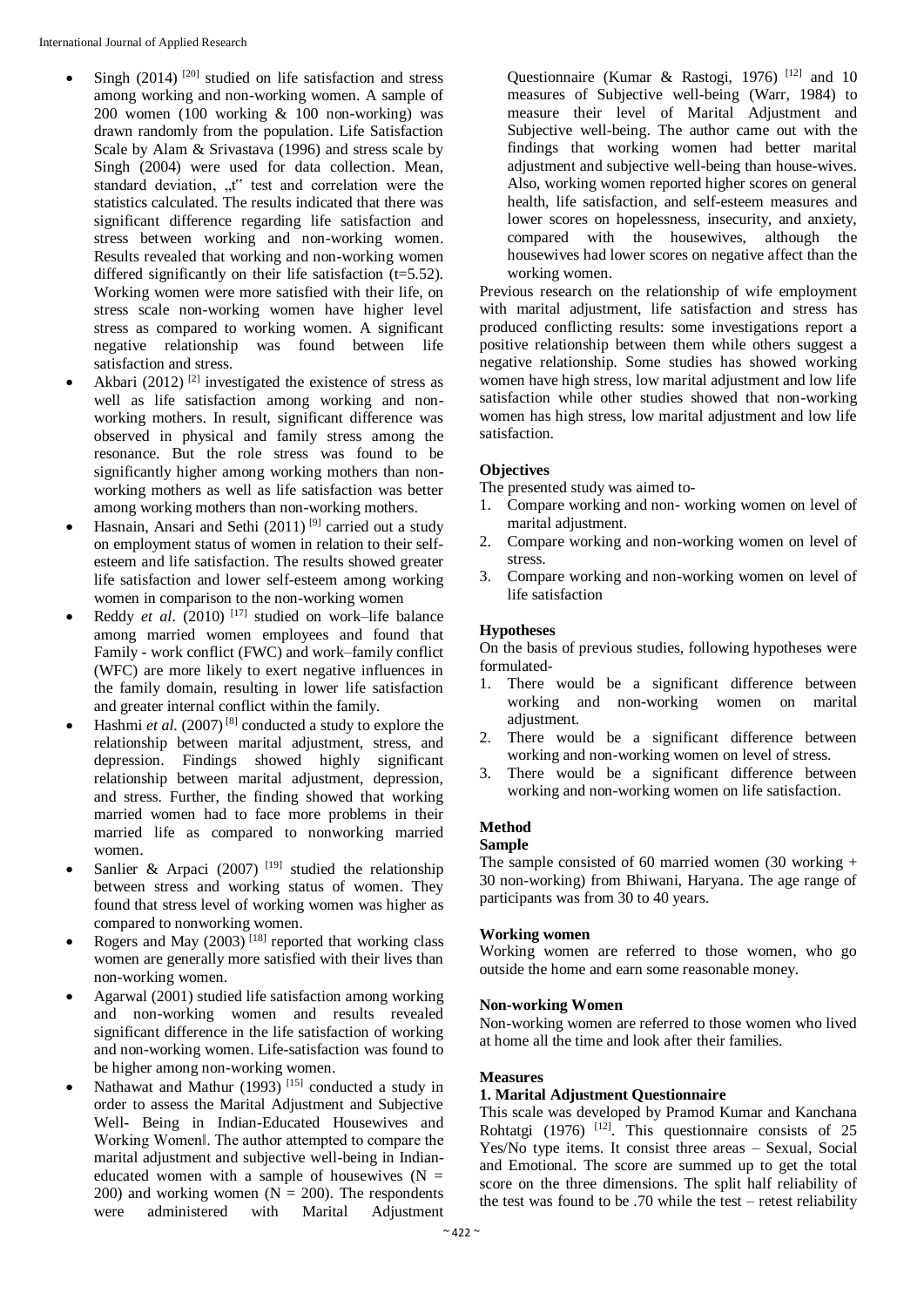was found to be .84. The questionnaire was also validated against Singh's Marital Adjustment Inventory (Singh, 1972) and validity was found to be 0.71. The score may lies from 0 to 25. Higher score indicate high marital adjustment.

# **2. Stress Scale**

This scale was developed by Dr. Vijaya Lakshmi and Dr. Shruti Narain (2014). This is a 40 item with yes/no responses measure to assess the stress among peoples. It has four different subscales: Physical stress, Frustration, Anxiety, Pressure. The score are summed up to get the total score on the four dimensions. The test-retest reliability of the scale was found to be .82 and validity with Singh's Personal Stress Source Inventory (2004) was found to be 0.72.

## **3. Life satisfaction sale**

This scale was developed by Alam G.Q & Srivastava Ramji,  $(2001)$  <sup>[3]</sup>. It consisted 60 items related to six areas, viz., Health, Personal, Economic, Marital, Social and Job. The responses are to be given in yes/no. Yes responses indicate the satisfaction. The score are summed up to get the total score on the six dimensions. The scale has a test-retest reliability of .84 and the validity of the scale was obtained by correlating it with Saxena's Adjustment Inventory and Srivastava Adjustment Inventory and the quotient obtained was .74 and .82 respectively.

## **Procedure**

All the participants were contacted personally and rapport were established. They were given a briefing about the aim of present investigation. Instructions were given according to the used questionnaire. They were assured that their information would be kept confidential and used only for research purpose, so they are requested to be open and honest in their responding. After that scales were administered and data were collected.

#### **Statistical Analysis**

The collected data were analysed by using t-test in SPSS-20. Mean and SD were calculated. The data were subjected to independent sample 't' analysis to find the significant difference between the working and homemaker women on level of marital adjustment, stress and life satisfaction.

#### **Results and discussion**

Table 1 shows that there is a significant difference between working and non-working women on marital adjustment. Non-working women has a better marital adjustment than working women. Hence our first hypothesis "There would be a significant difference between working and nonworking women on marital adjustment" is accepted.

**Table 1:** Marital Adjustment among Working & Non-working women

| Group                                                                |  |  |  | N Mean S.D. df t-value Level of significance |
|----------------------------------------------------------------------|--|--|--|----------------------------------------------|
| Working 30 20.03 2.09 58 -2.18<br>Non-working 30 21.23 2.16 58 -2.18 |  |  |  | $0.05$ (two tailed)                          |
|                                                                      |  |  |  |                                              |

It can be assumed that working married woman feels problems in her married life because of her over burden of office work. They have to play two roles i.e. as an employee and as a wife. These two roles causes two types of tension: tension of work and tension of home while housewives have only tension of home. Their (working women) attention diverted because of working in two situations. Working women cannot pay07 full attention to their family and are unable to satisfy their members whereas the non-working married women have more time to their household task and their married life goes smooth. Thus housewives have better marital adjustment as compared to working women. Hashmi *et al*. (2007) [8] also found similar result that housewives have better marital adjustment than working women.

**Table 2:** Level of stress among Working & Non-working women

| Group                                                    |  |  |      | $ N $ Mean S.D. df t-value Level of significance |
|----------------------------------------------------------|--|--|------|--------------------------------------------------|
| Working 30 15.33 2.77 58<br>Non-working 30 13.90 2.49 58 |  |  | 2.10 | $0.05$ (two tailed)                              |
|                                                          |  |  |      |                                                  |

Table 2 indicates that there is a significant difference between working and non-working women on stress level. Working women have high level of stress as compared to non-working women. Thus our second hypothesis "*There would be a significant difference between working and nonworking women on level of stress*" is accepted.

The high level of stress of working women can be assumed by the fact that they have to perform various roles. They have the pressure of balancing work and family. Such role of women as carrying out house hold duties, motherhood and wife cause situations as overloading or role conflict and may become a reason for stress. The result is supported by *Patil* (2016)<sup>[16]</sup> who also showed that working women's has more stress than the non-working women's.

**Table 3:** Life Satisfaction among Working & Non-working women

| Group                                                 |  |  |      | N   Mean   S.D. df   t-value   Level of significance |
|-------------------------------------------------------|--|--|------|------------------------------------------------------|
| Working 30 40.93 5.36 58<br>Non-working 30 38.43 4.93 |  |  | 1.87 | Non-significant                                      |
|                                                       |  |  |      |                                                      |

Table 3 shows that there is no any significant difference between working and non-working women on life satisfaction. Thus our third hypothesis "There would be a significant difference between working and non-working women on life satisfaction" is rejected.

It can be assumed that only employment of women does not lead to life satisfaction. Working women might be satisfied with their employment and still be dissatisfied overall because of the impact of the other particular domain i.e. stress, marital adjustment etc. The result is supported by Jadhav and Aminabhavi (2013)<sup>[10]</sup> who also showed that there is no significant differences between working and nonworking women on life satisfaction.

# **References**

- 1. Agarwal S. Life Satisfaction: Working versus notworking. Cited, 2015. Available at hdl.handle.net.
- 2. Akbari AJ. Life Satisfaction and Stress among Working and Non-Working Women. Indian Journal of Research. 2012; 1(9):45.
- 3. Alam QG, Srivastava R. Manual for Life satisfaction scale. National Psychological Association, Agra, 2001.
- 4. Bernard J. Work and family: Changing roles of men and women. Palo Alto, CA: Mayfield, 1984.
- 5. Delissovay V. High school marriages: A longitudinal study, Journal of Marriage and the Family. 1973; 35(2):245-255.